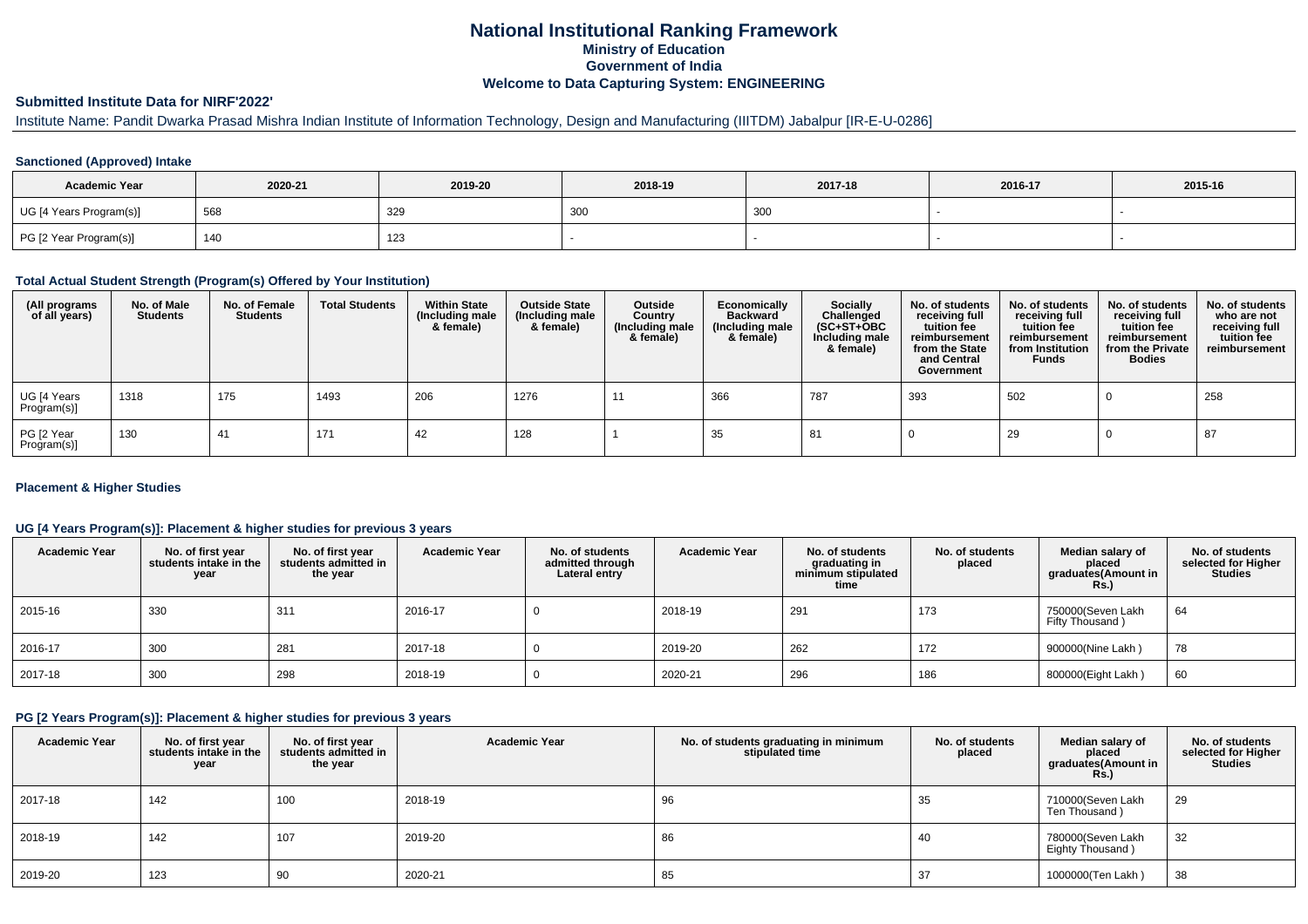### **Ph.D Student Details**

| Ph.D (Student pursuing doctoral program till 2020-21 Students admitted in the academic year 2020-21 should not be entered here.) |                                                            |         |         |  |  |  |  |
|----------------------------------------------------------------------------------------------------------------------------------|------------------------------------------------------------|---------|---------|--|--|--|--|
| <b>Total Students</b>                                                                                                            |                                                            |         |         |  |  |  |  |
| Full Time                                                                                                                        |                                                            | 201     |         |  |  |  |  |
| Part Time                                                                                                                        |                                                            |         |         |  |  |  |  |
|                                                                                                                                  | No. of Ph.D students graduated (including Integrated Ph.D) |         |         |  |  |  |  |
|                                                                                                                                  | 2020-21                                                    | 2019-20 | 2018-19 |  |  |  |  |
| Full Time                                                                                                                        | 28                                                         | 19      | 25      |  |  |  |  |
| Part Time                                                                                                                        |                                                            |         |         |  |  |  |  |

# **Financial Resources: Utilised Amount for the Capital expenditure for previous 3 years**

| <b>Academic Year</b>                                                                                                                                                                      | 2020-21                                                                               | 2019-20                                                                                | 2018-19                                                                                |  |  |  |  |  |
|-------------------------------------------------------------------------------------------------------------------------------------------------------------------------------------------|---------------------------------------------------------------------------------------|----------------------------------------------------------------------------------------|----------------------------------------------------------------------------------------|--|--|--|--|--|
|                                                                                                                                                                                           | <b>Utilised Amount</b>                                                                | <b>Utilised Amount</b>                                                                 | <b>Utilised Amount</b>                                                                 |  |  |  |  |  |
| Annual Capital Expenditure on Academic Activities and Resources (excluding expenditure on buildings)                                                                                      |                                                                                       |                                                                                        |                                                                                        |  |  |  |  |  |
| Library (Books, Journals and e-Resources only)                                                                                                                                            | 21683323 (Two Crore Sixteen Lakh Eighty Three Thousand<br>Three Hundred Twenty Three) | 19293917 (One Crore Ninety Two Lakh Ninety Three<br>Thousand Nine Hundred Seventeen)   | 7606203 (Seventy Six Lakh Six Thousand Two Hundred Three                               |  |  |  |  |  |
| New Equipment and software for Laboratories                                                                                                                                               | 10852342 (One Crore Eight Lakh Fifty Two Thousand Three<br>Hundred Forty Two)         | 13221620 (One Crore Thirty Two Lakh Twenty One Thousand<br>Six Hundred Twenty)         | 44585855 (Four Crore Forty Five Lakh Eighty Five Thousand<br>Eight Hundred Fifty Five) |  |  |  |  |  |
| <b>Engineering Workshops</b>                                                                                                                                                              | 429852 (Four Lakh Twenty Nine Thousand Eight Hundred Fifty<br>Two)                    | 958353 (Nine Lakh Fifty Eight Thousand Three Hundred Fifty<br>Three)                   | 194831 (One Lakh Ninety Four Thousand Eight Hundred Thirty<br>One)                     |  |  |  |  |  |
| Other expenditure on creation of Capital Assets (For setting up<br>classrooms, seminar hall, conference hall, library, Lab, Engq<br>workshops excluding expenditure on Land and Building) | 14611891 (One Crore Forty Six Lakh Eleven Thousand Eight<br>Hundred Ninety One)       | 22453859 (Two Crore Twenty Four Lakh Fifty Three Thousand<br>Eight Hundred Fifty Nine) | 69643256 (Six Crore Ninety Six Lakh Forty Three Thousand<br>Two Hundred Fifty Six)     |  |  |  |  |  |

# **Financial Resources: Utilised Amount for the Operational expenditure for previous 3 years**

| Academic Year                                                                                                                                                                                  | 2020-21                                                                                  | 2019-20                                                                                            | 2018-19                                                                                    |  |  |  |  |  |  |
|------------------------------------------------------------------------------------------------------------------------------------------------------------------------------------------------|------------------------------------------------------------------------------------------|----------------------------------------------------------------------------------------------------|--------------------------------------------------------------------------------------------|--|--|--|--|--|--|
|                                                                                                                                                                                                | <b>Utilised Amount</b>                                                                   | <b>Utilised Amount</b>                                                                             | <b>Utilised Amount</b>                                                                     |  |  |  |  |  |  |
| <b>Annual Operational Expenditure</b>                                                                                                                                                          |                                                                                          |                                                                                                    |                                                                                            |  |  |  |  |  |  |
| Salaries (Teaching and Non Teaching staff)                                                                                                                                                     | 155299263 (Fifteen Crore Fifty Two Lakh Ninety Nine<br>Thousand Two Hundred Sixty Three) | 141219888 (Fourteen Crore Twelve Lakh Nineteen Thousand<br>Eight Hundred Eighty Eight)             | 132559672 (Thirteen Crore Twenty Five Lakh Fifty Nine<br>Thousand Six Hundred Seventy Two) |  |  |  |  |  |  |
| Maintenance of Academic Infrastructure or consumables and<br>other running expenditures(excluding maintenance of hostels<br>and allied services, rent of the building, depreciation cost, etc) | 240579037 (Twenty Four Crore Five Lakh Seventy Nine<br>Thousand Thirty Seven)            | 262793393 (Twenty Six Crore Twenty Seven Lakh Ninety<br>Three Thousand Three Hundred Ninety Three) | 211898204 (Twenty One Crore Eighteen Lakh Ninety Eight<br>Thousand Two Hundred Four )      |  |  |  |  |  |  |
| Seminars/Conferences/Workshops                                                                                                                                                                 | 4370956 (Forty Three Lakhs Seventy Thousand Nine Hundred<br>Fifty Six)                   | 14160520 (One Crore Forty One Lakh Sixty Thousand Five<br>Hundred Twenty)                          | 5018587 (Fifty Lakh Eighteen Thousand Five Hundred Eighty<br>Seven)                        |  |  |  |  |  |  |

**IPR**

| Calendar year            | 2020 | 2019 | 2018 |
|--------------------------|------|------|------|
| No. of Patents Published |      |      |      |
| No. of Patents Granted   |      |      |      |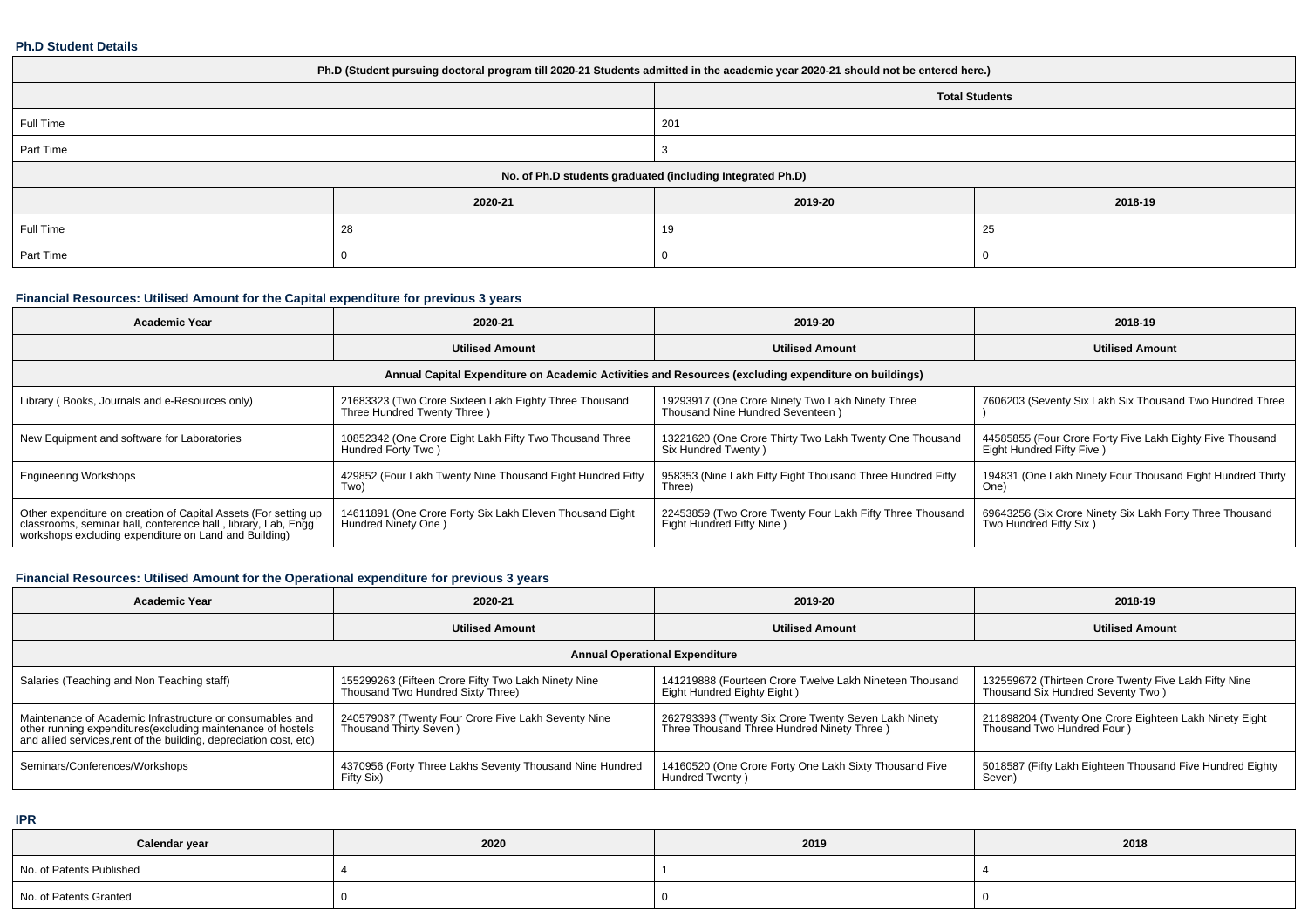### **Sponsored Research Details**

| <b>Financial Year</b>                    | 2020-21                                                  | 2019-20                                                                      | 2018-19                                                                 |
|------------------------------------------|----------------------------------------------------------|------------------------------------------------------------------------------|-------------------------------------------------------------------------|
| Total no. of Sponsored Projects          | -46                                                      | 40                                                                           | -41                                                                     |
| Total no. of Funding Agencies            |                                                          | د ا                                                                          | 10                                                                      |
| Total Amount Received (Amount in Rupees) | 10708119                                                 | 34381947                                                                     | 17039381                                                                |
| Amount Received in Words                 | One Crore Seven Lakh Eight Thousand One Hundred Nineteen | Three Crore Forty Three Lakh Eighty One Thousand Nine<br>Hundred Forty Seven | One Crore Seventy Lakh Thirty Nine Thousand Three Hundred<br>Eighty One |

## **Consultancy Project Details**

| <b>Financial Year</b>                    | 2020-21                                            | 2019-20                                                                  | 2018-19                                                 |
|------------------------------------------|----------------------------------------------------|--------------------------------------------------------------------------|---------------------------------------------------------|
| Total no. of Consultancy Projects        |                                                    |                                                                          | 10                                                      |
| Total no. of Client Organizations        |                                                    |                                                                          |                                                         |
| Total Amount Received (Amount in Rupees) | 137490                                             | 3967722                                                                  | 3450531                                                 |
| Amount Received in Words                 | One Lakh Thirty Seven Thousand Four Hundred Ninety | Thirty Nine Lakh Sixty Seven Thousand Seven Hundred<br><b>Twenty Two</b> | Thirty Four Lakh Fifty Thousand Five Hundred Thirty One |

## **PCS Facilities: Facilities of physically challenged students**

| 1. Do your institution buildings have Lifts/Ramps?                                                                                                         | Yes, more than 80% of the buildings |
|------------------------------------------------------------------------------------------------------------------------------------------------------------|-------------------------------------|
| 2. Do your institution have provision for walking aids, including wheelchairs and transportation from one building to another for<br>handicapped students? | Yes                                 |
| 3. Do your institution buildings have specially designed toilets for handicapped students?                                                                 | Yes, more than 80% of the buildings |

## **Faculty Details**

| Srno           | Name                           | Age | Designation                | Gender | Qualification | <b>Experience (In</b><br>Months) | <b>Currently working</b><br>with institution? | <b>Joining Date</b> | <b>Leaving Date</b> | <b>Association type</b> |
|----------------|--------------------------------|-----|----------------------------|--------|---------------|----------------------------------|-----------------------------------------------|---------------------|---------------------|-------------------------|
|                | Dinesh Kumar<br>Vishwakarma    | 50  | Professor                  | Male   | Ph.D          | 242                              | Yes                                           | 17-08-2009          | $\sim$              | Regular                 |
| 2              | Puneet Tandon                  | 55  | Professor                  | Male   | Ph.D          | 397                              | Yes                                           | 01-08-2005          | $\sim$              | Regular                 |
| 3              | Sachin Kumar Jain              | 43  | <b>Assistant Professor</b> | Male   | Ph.D          | 199                              | Yes                                           | 26-12-2007          | $\sim$              | Regular                 |
| 4              | Anil Kumar                     | 40  | Associate Professor        | Male   | Ph.D          | 166                              | Yes                                           | 30-09-2009          | $\sim$              | Regular                 |
| 5              | <b>Biswajeet Mukherjee</b>     | 35  | <b>Assistant Professor</b> | Male   | Ph.D          | 80                               | Yes                                           | 19-05-2015          | $\sim$              | Regular                 |
| 6              | Vijay Kumar Gupta              | 52  | Professor                  | Male   | Ph.D          | 352                              | Yes                                           | 05-07-2007          | $\sim$              | Regular                 |
| $\overline{7}$ | Sunil Agrawal                  | 45  | Associate Professor        | Male   | Ph.D          | 181                              | Yes                                           | 12-07-2006          | $\sim$              | Regular                 |
| 8              | Sraban Kumar<br><b>Mohanty</b> | 44  | <b>Assistant Professor</b> | Male   | Ph.D          | 126                              | Yes                                           | 13-07-2011          | $\sim$              | Regular                 |
| 9              | Prabir<br>Mukhopadhyay         | 51  | Associate Professor        | Male   | Ph.D          | 224                              | Yes                                           | 04-05-2010          | $\sim$              | Regular                 |
| 10             | Mukesh Kumar Roy               | 47  | <b>Assistant Professor</b> | Male   | Ph.D          | 181                              | Yes                                           | 07-07-2006          | $\sim$              | Regular                 |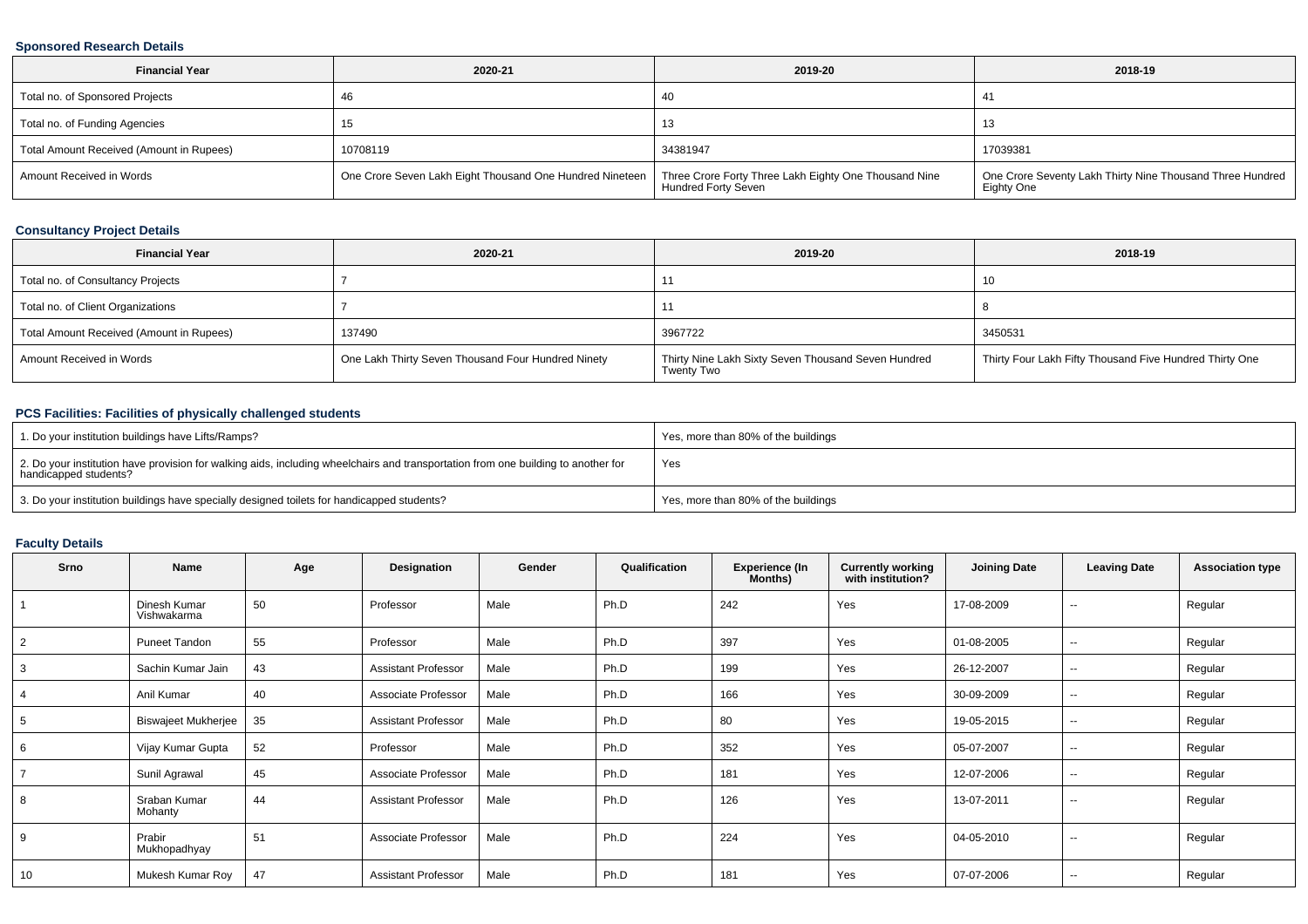| 11 | Nihar Ranjan Jena             | 42 | <b>Assistant Professor</b>                          | Male   | Ph.D | 123 | Yes | 01-09-2011 | $\overline{\phantom{a}}$ | Regular             |
|----|-------------------------------|----|-----------------------------------------------------|--------|------|-----|-----|------------|--------------------------|---------------------|
| 12 | Neeraj Kumar<br>Jaiswal       | 35 | <b>Assistant Professor</b>                          | Male   | Ph.D | 93  | Yes | 07-11-2013 | −−                       | Regular             |
| 13 | Mamta Anand                   | 44 | <b>Assistant Professor</b>                          | Female | Ph.D | 216 | Yes | 18-07-2011 | ⊷.                       | Regular             |
| 14 | Yashpal Singh<br>Katharria    | 40 | <b>Assistant Professor</b>                          | Male   | Ph.D | 78  | Yes | 07-11-2016 | $\overline{\phantom{a}}$ | Regular             |
| 15 | <b>Atul Kumar</b>             | 33 | <b>Assistant Professor</b>                          | Male   | Ph.D | 51  | Yes | 15-05-2017 | ⊷.                       | Regular             |
| 16 | <b>Irshad Ahmad</b><br>Ansari | 33 | <b>Assistant Professor</b>                          | Male   | Ph.D | 66  | Yes | 30-06-2017 | -−                       | Regular             |
| 17 | Himanshu Sekhar<br>Nanda      | 36 | <b>Assistant Professor</b>                          | Male   | Ph.D | 46  | Yes | 05-10-2017 | $\overline{\phantom{a}}$ | Regular             |
| 18 | Varun Bajaj                   | 37 | Associate Professor                                 | Male   | Ph.D | 107 | Yes | 04-09-2013 | -−                       | Regular             |
| 19 | Prabin Kumar Padhy            | 48 | Professor                                           | Male   | Ph.D | 204 | Yes | 26-07-2007 | --                       | Regular             |
| 20 | Matadeen Bansal               | 42 | <b>Assistant Professor</b>                          | Male   | Ph.D | 132 | Yes | 29-07-2013 | Ξ.                       | Regular             |
| 21 | Mohd Zahid Ansari             | 43 | Associate Professor                                 | Male   | Ph.D | 137 | Yes | 05-03-2014 | $\overline{\phantom{a}}$ | Regular             |
| 22 | Aparajita Ojha                | 59 | Professor                                           | Female | Ph.D | 440 | Yes | 07-12-2005 | ⊶.                       | Regular             |
| 23 | Vinod Kumar Jain              | 44 | <b>Assistant Professor</b>                          | Male   | Ph.D | 211 | Yes | 29-07-2013 | $\overline{\phantom{a}}$ | Regular             |
| 24 | <b>Bhupendra Gupta</b>        | 44 | <b>Assistant Professor</b>                          | Male   | Ph.D | 179 | Yes | 14-06-2007 | --                       | Regular             |
| 25 | Amresh Chandra<br>Mishra      | 37 | <b>Assistant Professor</b>                          | Male   | Ph.D | 129 | Yes | 21-01-2013 | --                       | Regular             |
| 26 | Tanuja Sheorey                | 58 | Professor                                           | Female | Ph.D | 402 | Yes | 29-10-2005 | ⊷.                       | Regular             |
| 27 | Sanjeev Jain                  | 53 | Dean / Principal /<br>Director / Vice<br>Chancellor | Male   | Ph.D | 384 | Yes | 13-04-2019 | --                       | Adhoc / Contractual |
| 28 | Shiv Dayal Patel              | 39 | <b>Assistant Professor</b>                          | Male   | Ph.D | 56  | Yes | 16-05-2017 | н.                       | Regular             |
| 29 | <b>Trivesh Kumar</b>          | 37 | <b>Assistant Professor</b>                          | Male   | Ph.D | 72  | Yes | 30-06-2017 | -−                       | Regular             |
| 30 | Sujoy Mukherjee               | 43 | <b>Assistant Professor</b>                          | Male   | Ph.D | 128 | Yes | 06-08-2012 | $\overline{\phantom{a}}$ | Regular             |
| 31 | Pritee Khanna                 | 51 | Associate Professor                                 | Female | Ph.D | 251 | Yes | 03-01-2006 | ⊷.                       | Regular             |
| 32 | Manish Kumar<br>Bajpai        | 38 | <b>Assistant Professor</b>                          | Male   | Ph.D | 96  | Yes | 29-07-2013 | --                       | Regular             |
| 33 | Sangeeta Pandit               | 40 | <b>Assistant Professor</b>                          | Female | Ph.D | 106 | Yes | 03-06-2013 | --                       | Regular             |
| 34 | Lokendra Kumar<br>Balyan      | 40 | <b>Assistant Professor</b>                          | Male   | Ph.D | 156 | Yes | 07-01-2009 | $\overline{\phantom{a}}$ | Regular             |
| 35 | Nihar Kumar Mahato            | 36 | <b>Assistant Professor</b>                          | Male   | Ph.D | 95  | Yes | 30-08-2013 | Щ,                       | Regular             |
| 36 | H Chelladurai                 | 50 | <b>Assistant Professor</b>                          | Male   | Ph.D | 268 | Yes | 10-08-2009 | $\sim$                   | Regular             |
| 37 | Kusum Kumari<br>Bharti        | 35 | <b>Assistant Professor</b>                          | Female | Ph.D | 71  | Yes | 09-09-2016 | $\overline{\phantom{a}}$ | Regular             |
| 38 | Dip Prakash<br>Samajdar       | 35 | <b>Assistant Professor</b>                          | Male   | Ph.D | 108 | Yes | 02-05-2017 | ц.                       | Regular             |
| 39 | Saurabh Pratap                | 33 | <b>Assistant Professor</b>                          | Male   | Ph.D | 66  | No  | 01-06-2017 | 04-12-2020               | Regular             |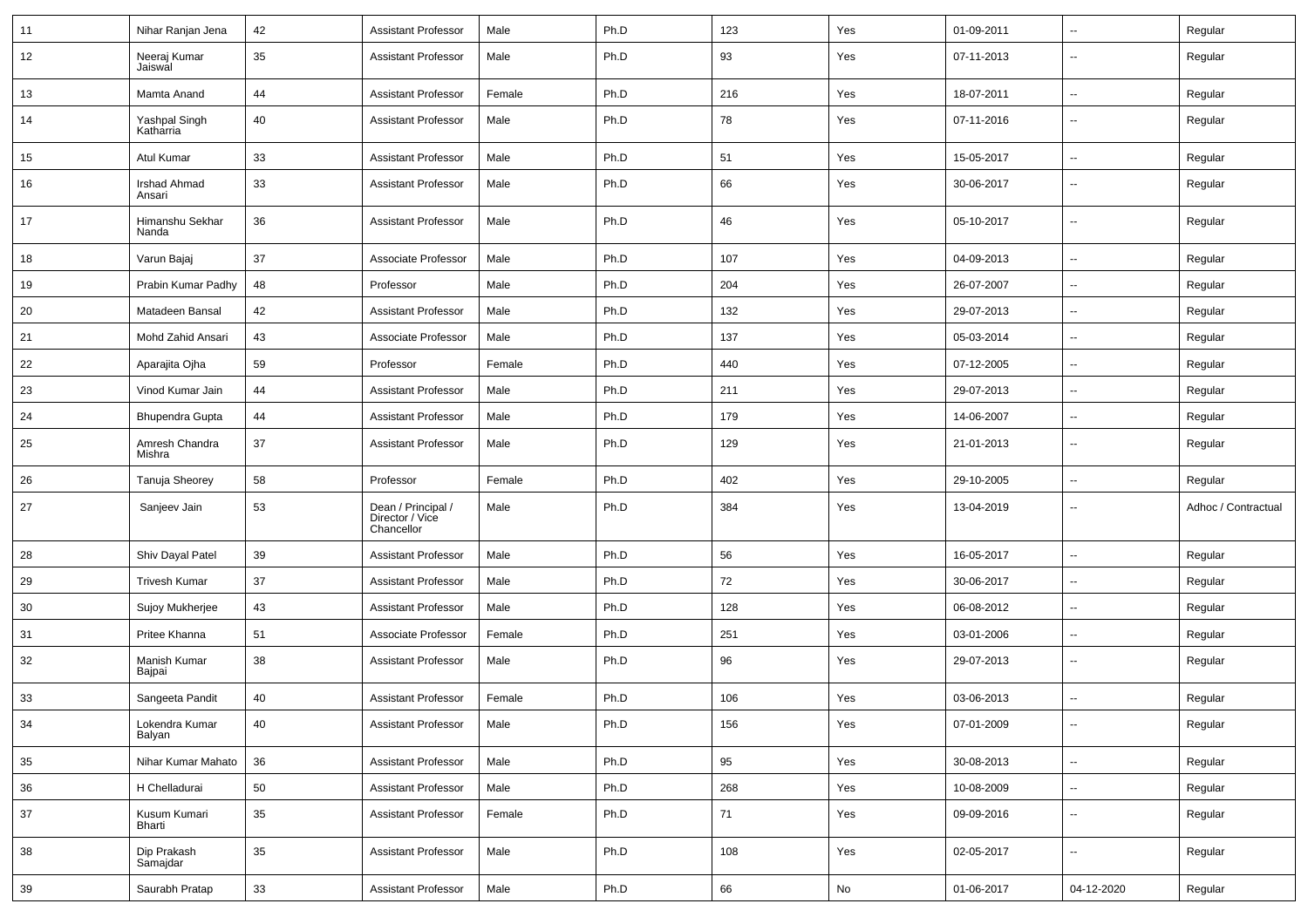| 40 | <b>Tripti Singh</b>     | 45 | <b>Assistant Professor</b> | Female | Ph.D   | 90  | Yes | 03-07-2017 | $\sim$                   | Regular |
|----|-------------------------|----|----------------------------|--------|--------|-----|-----|------------|--------------------------|---------|
| 41 | Pravin N Kondekar       | 60 | Professor                  | Male   | Ph.D   | 435 | Yes | 25-01-2010 | --                       | Regular |
| 42 | Manoj Singh Parihar     | 42 | <b>Assistant Professor</b> | Male   | Ph.D   | 112 | Yes | 15-04-2013 | $\overline{\phantom{a}}$ | Regular |
| 43 | Prashant Kumar<br>Jain  | 47 | Professor                  | Male   | Ph.D   | 275 | Yes | 01-07-2009 | $\overline{\phantom{a}}$ | Regular |
| 44 | Atul Gupta              | 52 | Professor                  | Male   | Ph.D   | 330 | Yes | 25-03-2010 | $\overline{\phantom{a}}$ | Regular |
| 45 | Ayan Seal               | 38 | <b>Assistant Professor</b> | Male   | Ph.D   | 83  | Yes | 01-09-2014 | -−                       | Regular |
| 46 | Subir Singh Lamba       | 50 | <b>Assistant Professor</b> | Male   | Ph.D   | 187 | Yes | 01-07-2006 | Ξ.                       | Regular |
| 47 | Asish Kumar Kundu       | 44 | Associate Professor        | Male   | Ph.D   | 176 | Yes | 13-07-2009 | $\overline{\phantom{a}}$ | Regular |
| 48 | Manoj Kumar Panda       | 43 | <b>Assistant Professor</b> | Male   | Ph.D   | 100 | Yes | 09-09-2013 | --                       | Regular |
| 49 | M Amarnath              | 48 | <b>Assistant Professor</b> | Male   | Ph.D   | 174 | Yes | 22-01-2008 | $\sim$                   | Regular |
| 50 | Deepmala                | 36 | <b>Assistant Professor</b> | Female | Ph.D   | 93  | Yes | 07-11-2016 | --                       | Regular |
| 51 | Harpreet Singh          | 36 | <b>Assistant Professor</b> | Male   | Ph.D   | 99  | Yes | 08-05-2017 | -−                       | Regular |
| 52 | Ravi Panwar             | 33 | <b>Assistant Professor</b> | Male   | Ph.D   | 69  | Yes | 05-07-2017 | $\sim$                   | Regular |
| 53 | J Al Muzzamil<br>Fareen | 46 | <b>Assistant Professor</b> | Female | Ph.D   | 195 | Yes | 19-11-2019 | $\overline{\phantom{a}}$ | Regular |
| 54 | Ponappa K               | 41 | <b>Assistant Professor</b> | Male   | Ph.D   | 120 | Yes | 02-12-2019 | $\sim$                   | Regular |
| 55 | Amrita<br>Bhattacharjee | 31 | <b>Assistant Professor</b> | Female | Ph.D   | 36  | Yes | 22-01-2020 | $\overline{\phantom{a}}$ | Regular |
| 56 | Pushpa Raikwal          | 36 | <b>Assistant Professor</b> | Female | Ph.D   | 86  | Yes | 04-03-2020 | --                       | Regular |
| 57 | Manu Srivastava         | 41 | <b>Assistant Professor</b> | Female | Ph.D   | 134 | Yes | 12-03-2020 | $\overline{\phantom{a}}$ | Regular |
| 58 | Amit Vishwakarma        | 31 | <b>Assistant Professor</b> | Male   | Ph.D   | 16  | Yes | 16-03-2020 | --                       | Regular |
| 59 | Durgesh Singh           | 33 | <b>Assistant Professor</b> | Male   | Ph.D   | 61  | Yes | 17-03-2020 | -−                       | Regular |
| 60 | Ashish Kumar Rajak      | 29 | <b>Assistant Professor</b> | Male   | Ph.D   | 30  | No  | 18-03-2020 | 23-09-2020               | Regular |
| 61 | Pankaj Sharma           | 36 | <b>Assistant Professor</b> | Male   | Ph.D   | 39  | Yes | 21-05-2020 | Ξ.                       | Regular |
| 62 | <b>Tushar Choudhary</b> | 32 | <b>Assistant Professor</b> | Male   | Ph.D   | 106 | Yes | 09-06-2020 | -−                       | Regular |
| 63 | R Seetharam             | 33 | <b>Assistant Professor</b> | Male   | Ph.D   | 24  | Yes | 15-06-2020 | Ξ.                       | Regular |
| 64 | Neelam Dayal            | 32 | <b>Assistant Professor</b> | Female | Ph.D   | 29  | Yes | 15-06-2020 |                          | Regular |
| 65 | Koushik Dutta           | 33 | <b>Assistant Professor</b> | Male   | Ph.D   | 15  | Yes | 04-07-2020 | Щ,                       | Regular |
| 66 | Navjeet Bagga           | 30 | <b>Assistant Professor</b> | Male   | Ph.D   | 11  | Yes | 17-08-2020 | Щ,                       | Regular |
| 67 | Goutam Dutta            | 44 | <b>Assistant Professor</b> | Male   | Ph.D   | 148 | Yes | 15-07-2009 | Щ,                       | Regular |
| 68 | ARUNDHATI<br>ARJARIA    | 33 | Other                      | Female | M.Tech | 11  | Yes | 14-08-2020 | $\overline{\phantom{a}}$ | Other   |
| 69 | <b>GEET SAHU</b>        | 27 | Other                      | Female | M.Tech | 11  | Yes | 14-08-2020 | Щ,                       | Other   |
| 70 | JAI PRAKASH<br>KUSHWAHA | 28 | Other                      | Male   | M.Tech | 11  | Yes | 14-08-2020 | ⊷                        | Other   |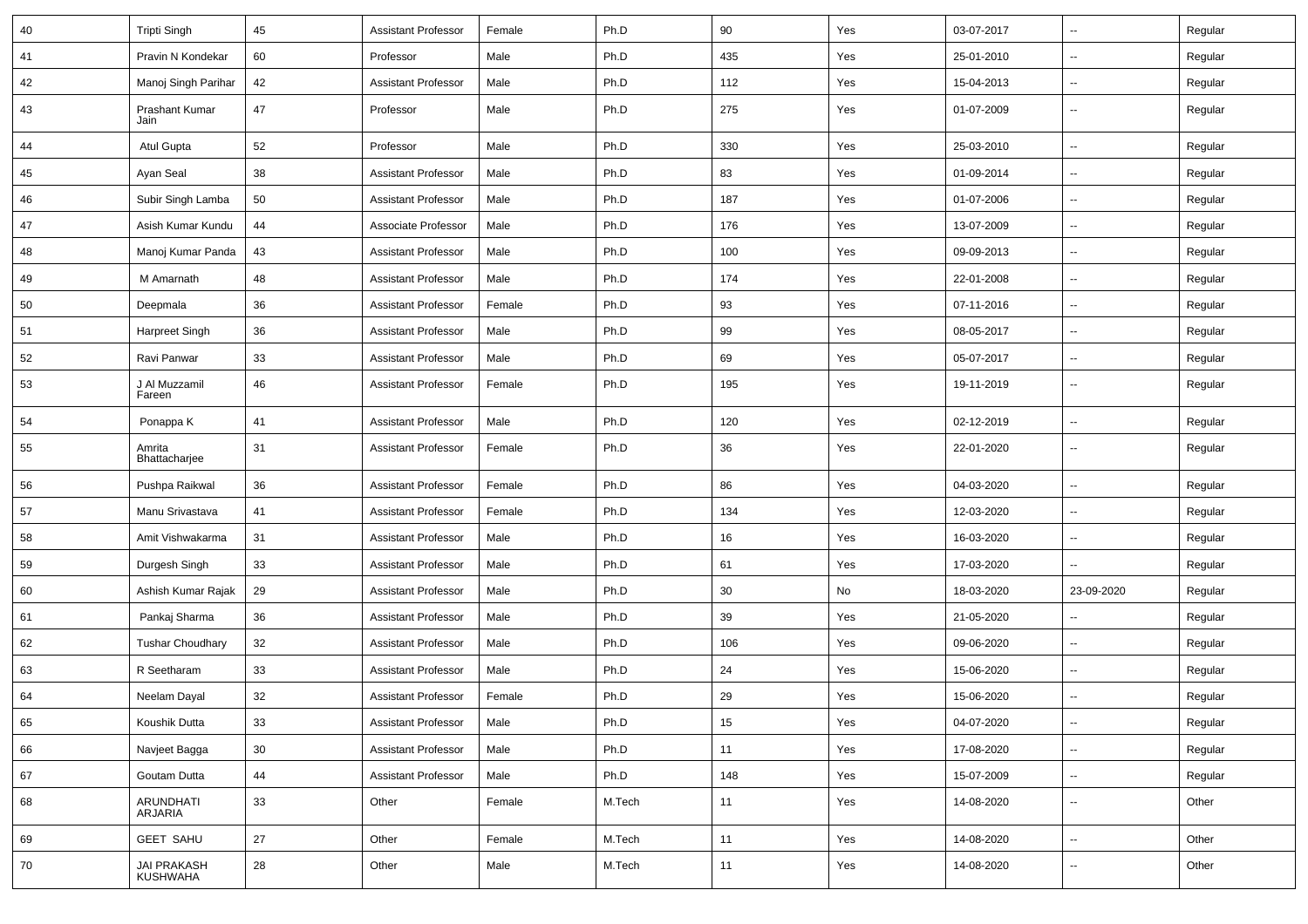| 71 | <b>KARNATI MOHAN</b>                 | 26 | Other | Male   | M.Tech           | 11 | Yes | 14-08-2020 | $\sim$                   | Other |
|----|--------------------------------------|----|-------|--------|------------------|----|-----|------------|--------------------------|-------|
| 72 | PREETI                               | 29 | Other | Female | M.Tech           | 11 | Yes | 14-08-2020 | $\sim$                   | Other |
| 73 | SURBHI SONI                          | 29 | Other | Female | M.Tech           | 11 | Yes | 14-08-2020 | $\sim$                   | Other |
| 74 | <b>VISHAL SINGH</b><br>BHATI         | 32 | Other | Male   | M.Tech           | 11 | Yes | 14-08-2020 | $\overline{\phantom{a}}$ | Other |
| 75 | AISWARYA M G                         | 26 | Other | Female | M.A              | 11 | Yes | 14-08-2020 | $\overline{\phantom{a}}$ | Other |
| 76 | <b>KARAN DAS</b>                     | 25 | Other | Male   | M.A              | 11 | Yes | 14-08-2020 | $\overline{\phantom{a}}$ | Other |
| 77 | HIMANSHI SHINDE                      | 30 | Other | Female | M.A              | 11 | Yes | 14-08-2020 | $\sim$                   | Other |
| 78 | AL MUTHASSIR<br><b>FARHANA M</b>     | 26 | Other | Female | M. Phil          | 11 | Yes | 14-08-2020 | $\sim$                   | Other |
| 79 | RAJAT KAMBLE                         | 26 | Other | Male   | Master of Design | 11 | Yes | 14-08-2020 | $\sim$                   | Other |
| 80 | SARVESH<br><b>TRIPATHI</b>           | 27 | Other | Male   | M.Tech           | 11 | Yes | 14-08-2020 | $\sim$                   | Other |
| 81 | <b>AKASH PATNAIK</b>                 | 26 | Other | Male   | M.Tech           | 11 | Yes | 14-08-2020 | $\sim$                   | Other |
| 82 | ANIL SHARMA                          | 33 | Other | Male   | M.Tech           | 11 | Yes | 14-08-2020 | $\sim$                   | Other |
| 83 | ANUJ KUMAR<br>YADAV                  | 34 | Other | Male   | M.Tech           | 11 | Yes | 14-08-2020 | $\overline{\phantom{a}}$ | Other |
| 84 | <b>GOPAL KUMAR</b>                   | 32 | Other | Male   | M.Tech           | 11 | Yes | 14-08-2020 | $\sim$                   | Other |
| 85 | <b>HARDEV SINGH</b><br>PAL           | 30 | Other | Male   | M.Tech           | 11 | Yes | 14-08-2020 | $\overline{\phantom{a}}$ | Other |
| 86 | <b>KAPIL GUPTA</b>                   | 34 | Other | Male   | M.Tech           | 11 | Yes | 14-08-2020 | $\sim$                   | Other |
| 87 | <b>NAKUL KISHOR</b><br><b>PATHAK</b> | 32 | Other | Male   | M.Tech           | 11 | Yes | 14-08-2020 | $\overline{\phantom{a}}$ | Other |
| 88 | PANKAJ TIWARI                        | 27 | Other | Male   | M.Tech           | 11 | Yes | 14-08-2020 | $\sim$                   | Other |
| 89 | AASHIRWAD<br><b>TOMAR</b>            | 25 | Other | Male   | M.Tech           | 11 | Yes | 14-08-2020 | $\sim$                   | Other |
| 90 | <b>ABHAY KUMAR</b><br><b>DUBEY</b>   | 28 | Other | Male   | M.Tech           | 11 | Yes | 14-08-2020 | $\sim$                   | Other |
| 91 | ABHAYJEET<br><b>KUMAR DUBEY</b>      | 26 | Other | Male   | M.Tech           | 11 | Yes | 14-08-2020 | $\sim$                   | Other |
| 92 | ABHINAV ANAND<br><b>SINHA</b>        | 29 | Other | Male   | M.Tech           | 11 | Yes | 14-08-2020 | $\overline{\phantom{a}}$ | Other |
| 93 | <b>ANKIT TIWARI</b>                  | 32 | Other | Male   | M.Tech           | 11 | Yes | 14-08-2020 | $\sim$                   | Other |
| 94 | ASHISH KUMAR<br><b>GUPTA</b>         | 27 | Other | Male   | M.Tech           | 11 | Yes | 14-08-2020 | $\sim$                   | Other |
| 95 | <b>ASHWANI SINGH</b>                 | 26 | Other | Male   | M.Tech           | 11 | Yes | 14-08-2020 | $\sim$                   | Other |
| 96 | AWESH KUMAR<br>SINGH                 | 28 | Other | Male   | M.Tech           | 11 | Yes | 14-08-2020 | --                       | Other |
| 97 | <b>MURLIDHAR</b><br>PATEL            | 27 | Other | Male   | M.Tech           | 11 | Yes | 14-08-2020 | Ξ.                       | Other |
| 98 | PUSHKAL<br>BADONIYA                  | 32 | Other | Male   | M.Tech           | 11 | Yes | 14-08-2020 | --                       | Other |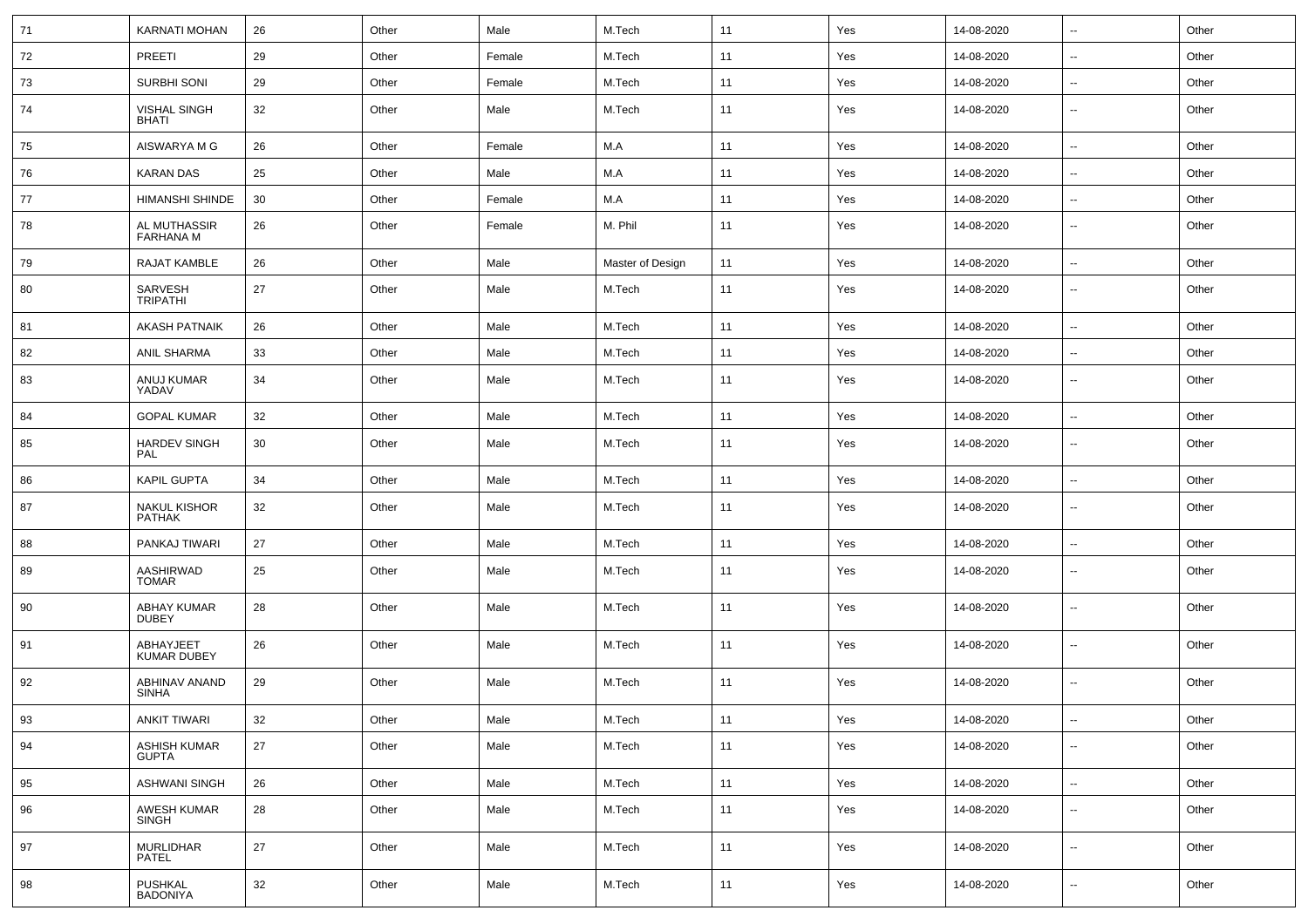| 99  | <b>SAKET KUMAR</b><br>SINGH           | 29 | Other | Male   | M.Tech | 11             | Yes | 14-08-2020 | $\overline{\phantom{a}}$ | Other |
|-----|---------------------------------------|----|-------|--------|--------|----------------|-----|------------|--------------------------|-------|
| 100 | <b>SANJAY SHARMA</b>                  | 27 | Other | Male   | M.E.   | 11             | Yes | 14-08-2020 | н.                       | Other |
| 101 | <b>SHIVA BAIRI</b>                    | 28 | Other | Male   | M.Tech | 11             | Yes | 14-08-2020 | ⊷.                       | Other |
| 102 | PRASHANT SINGH                        | 38 | Other | Male   | M.Sc.  | 11             | Yes | 14-08-2020 | $\overline{\phantom{a}}$ | Other |
| 103 | PREETI SHARMA                         | 25 | Other | Female | M.Sc.  | 11             | Yes | 14-08-2020 | $\overline{\phantom{a}}$ | Other |
| 104 | SANDEEP KUMAR                         | 23 | Other | Male   | M.Sc.  | 11             | Yes | 14-08-2020 | --                       | Other |
| 105 | <b>SHUBHAM KUMAR</b><br><b>RAJPUT</b> | 26 | Other | Male   | M.Sc.  | 11             | Yes | 14-08-2020 | ⊷.                       | Other |
| 106 | <b>ANKITA NEMU</b>                    | 25 | Other | Female | M.Sc.  | 11             | Yes | 14-08-2020 | $\overline{\phantom{a}}$ | Other |
| 107 | AKANKSHA SINGH                        | 27 | Other | Female | M.Tech | $\overline{7}$ | Yes | 03-01-2021 | ⊷.                       | Other |
| 108 | <b>AMIT BHATI</b>                     | 36 | Other | Male   | M.Tech | $\overline{7}$ | Yes | 03-01-2021 | н.                       | Other |
| 109 | <b>MUPPANA</b><br>MAHESH REDDY        | 28 | Other | Male   | M.Tech | $\overline{7}$ | Yes | 03-01-2021 | ⊷.                       | Other |
| 110 | SHUBHAM<br><b>CHOUDHARY</b>           | 30 | Other | Female | M.Tech | $\overline{7}$ | Yes | 03-01-2021 | $\overline{\phantom{a}}$ | Other |
| 111 | <b>ABHISHEK PATEL</b>                 | 25 | Other | Male   | M.Tech | $\overline{7}$ | Yes | 03-01-2021 | ⊷.                       | Other |
| 112 | CHINTAPANTI<br><b>MURALIKRISHNA</b>   | 27 | Other | Male   | M.Tech | 7              | Yes | 03-01-2021 | $\overline{\phantom{a}}$ | Other |
| 113 | <b>MANSHREE</b><br>MISHRA             | 29 | Other | Female | M.E.   | $\overline{7}$ | Yes | 03-01-2021 | --                       | Other |
| 114 | NEELESH JAIN                          | 30 | Other | Male   | M.Tech | $\overline{7}$ | Yes | 03-01-2021 | $\overline{\phantom{a}}$ | Other |
| 115 | SONAL SAHU                            | 26 | Other | Female | M.Tech | $\overline{7}$ | Yes | 03-01-2021 | --                       | Other |
| 116 | <b>SRISHTI</b>                        | 25 | Other | Female | M.Tech | $\overline{7}$ | Yes | 03-01-2021 | $\overline{\phantom{a}}$ | Other |
| 117 | SULBHA SINGH                          | 26 | Other | Female | M.Tech | $\overline{7}$ | Yes | 03-01-2021 | ⊷.                       | Other |
| 118 | <b>GAGAN KUMAR</b>                    | 25 | Other | Male   | M.Sc.  | $\overline{7}$ | Yes | 03-01-2021 | н.                       | Other |
| 119 | JEETENDRA<br><b>KUMAR PRADHAN</b>     | 30 | Other | Male   | M.Tech | $\overline{7}$ | Yes | 03-01-2021 | $\overline{\phantom{a}}$ | Other |
| 120 | RAMPRAKASH<br>YADAV                   | 26 | Other | Male   | M.Tech | $\overline{7}$ | Yes | 03-01-2021 | $\overline{\phantom{a}}$ | Other |
| 121 | ABHINAV SHARMA                        | 28 | Other | Male   | M.Tech | $\overline{7}$ | Yes | 03-01-2021 | $\overline{a}$           | Other |
| 122 | AMAN SINGH<br>RAJPOOT                 | 28 | Other | Male   | M.Tech | $\overline{7}$ | Yes | 03-01-2021 | $\overline{\phantom{a}}$ | Other |
| 123 | <b>ASHUTOSH</b><br><b>KUMAR</b>       | 25 | Other | Male   | M.Tech | $\overline{7}$ | Yes | 03-01-2021 | $\sim$                   | Other |
| 124 | DEEPAK KUMAR                          | 29 | Other | Male   | M.Tech | $\overline{7}$ | Yes | 03-01-2021 | $\overline{\phantom{a}}$ | Other |
| 125 | HIMANSHU<br>PACHORI                   | 28 | Other | Male   | M.Tech | $\overline{7}$ | Yes | 03-01-2021 | ⊷.                       | Other |
| 126 | RAHUL KUMAR<br><b>CHOUBEY</b>         | 28 | Other | Male   | M.E.   | $\overline{7}$ | Yes | 03-01-2021 | н.                       | Other |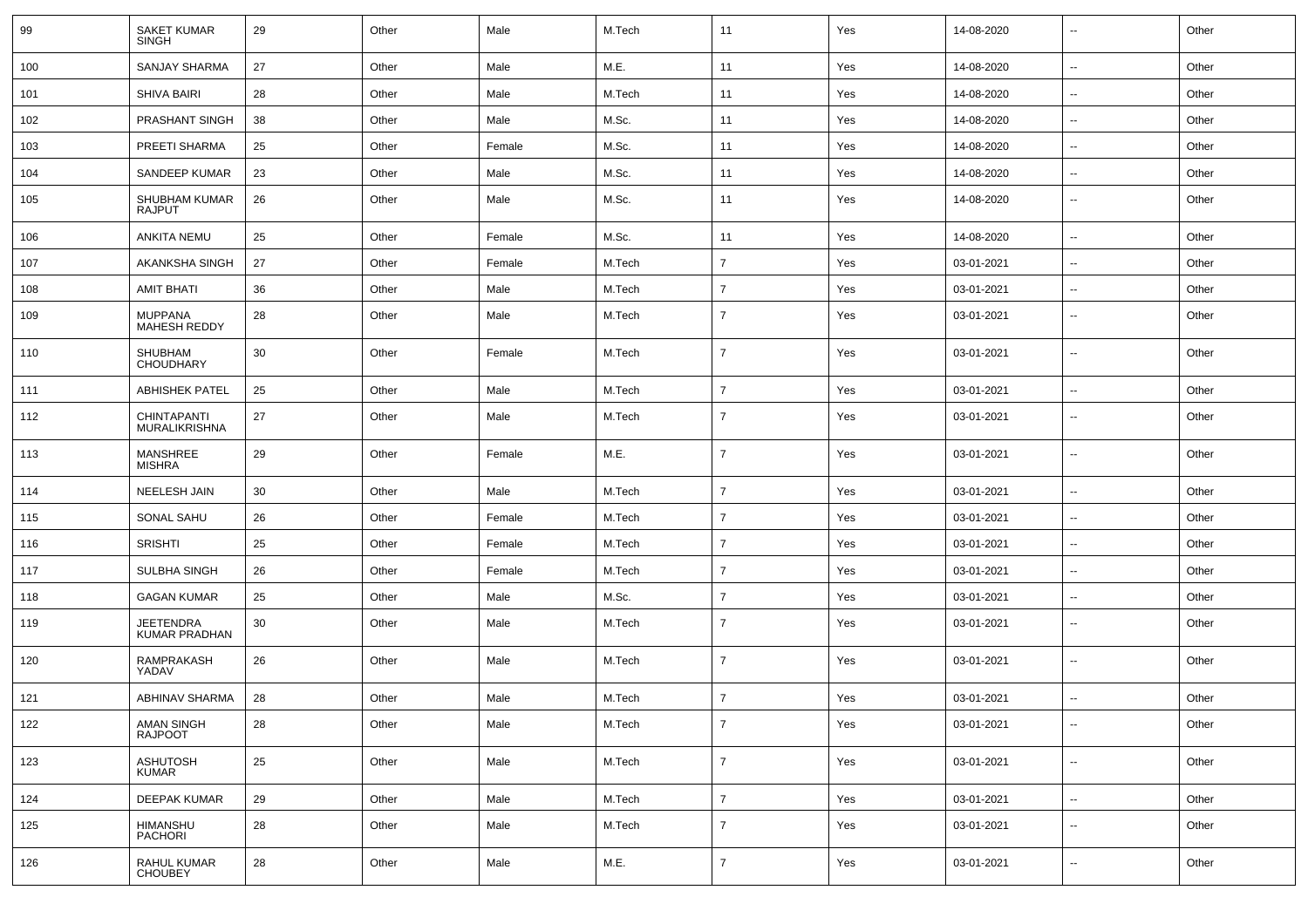| 127 | <b>SWATI DEVI</b>                    | 29 | Other | Female | M.Tech | $\overline{7}$ | Yes | 03-01-2021 | $\sim$                   | Other |
|-----|--------------------------------------|----|-------|--------|--------|----------------|-----|------------|--------------------------|-------|
| 128 | MAHENDRA SINGH<br>RAGHAV             | 30 | Other | Male   | M.Tech | $\overline{7}$ | Yes | 03-01-2021 | $\overline{\phantom{a}}$ | Other |
| 129 | <b>SUYASH TIWARI</b>                 | 34 | Other | Male   | M.Tech | $\overline{7}$ | Yes | 03-01-2021 | $\overline{\phantom{a}}$ | Other |
| 130 | <b>GAURAV MISHRA</b>                 | 29 | Other | Male   | M.Tech | 71             | Yes | 27-07-2015 | $\sim$                   | Other |
| 131 | <b>NEHA GOUR</b>                     | 29 | Other | Female | M.Tech | 71             | Yes | 27-07-2015 | $\overline{\phantom{a}}$ | Other |
| 132 | SHIWANGI MISHRA                      | 29 | Other | Female | M.Tech | 71             | Yes | 27-07-2015 | $\sim$                   | Other |
| 133 | <b>HIMANSHU SINGH</b>                | 34 | Other | Male   | M.Tech | 71             | Yes | 27-07-2015 | $\sim$                   | Other |
| 134 | <b>ASHISH KUMAR</b><br><b>GUPTA</b>  | 39 | Other | Male   | M.Tech | 71             | Yes | 27-07-2015 | $\overline{\phantom{a}}$ | Other |
| 135 | <b>ABHINAV SHARMA</b>                | 30 | Other | Male   | M.Tech | 71             | Yes | 27-07-2015 | $\overline{\phantom{a}}$ | Other |
| 136 | ABHIJEET PATHAK                      | 31 | Other | Male   | M.Tech | 71             | Yes | 27-07-2015 | $\overline{\phantom{a}}$ | Other |
| 137 | <b>ANKIT KHARE</b>                   | 31 | Other | Male   | M.Tech | 71             | Yes | 27-07-2015 | $\sim$                   | Other |
| 138 | SHAILENDRA<br><b>TRIPATHI</b>        | 30 | Other | Male   | M.Tech | 71             | Yes | 27-07-2015 | $\overline{\phantom{a}}$ | Other |
| 139 | AVANEESH SINGH                       | 30 | Other | Male   | M.Tech | 66             | Yes | 01-01-2016 | $\overline{a}$           | Other |
| 140 | <b>PUNIT KUMAR</b>                   | 31 | Other | Male   | M.Tech | 66             | Yes | 01-01-2016 | --                       | Other |
| 141 | RISHIKA TRIVEDI                      | 31 | Other | Female | M.Tech | 66             | Yes | 01-01-2016 | $\sim$                   | Other |
| 142 | <b>GOURAV KUMAR</b><br><b>SHARMA</b> | 33 | Other | Male   | M.Tech | 66             | Yes | 01-01-2016 | $\overline{\phantom{a}}$ | Other |
| 143 | <b>JAY GOVIND</b><br><b>VERMA</b>    | 34 | Other | Male   | M.Tech | 66             | Yes | 01-01-2016 | $\sim$                   | Other |
| 144 | <b>NEETESH SINGH</b><br>RAGHUVANSHI  | 31 | Other | Male   | M.Tech | 66             | Yes | 01-01-2016 | $\overline{\phantom{a}}$ | Other |
| 145 | PAVAN KUMAR                          | 33 | Other | Male   | M.Tech | 66             | Yes | 01-01-2016 | $\sim$                   | Other |
| 146 | SANGHARATNA M<br>RAMTEKE             | 29 | Other | Male   | M.Tech | 66             | Yes | 01-01-2016 | --                       | Other |
| 147 | SATYA NARAYAN<br><b>PATEL</b>        | 33 | Other | Male   | M.Tech | 66             | Yes | 01-01-2016 | Ξ.                       | Other |
| 148 | <b>TEJKARAN</b><br><b>NAROLIA</b>    | 37 | Other | Male   | M.Tech | 66             | Yes | 01-01-2016 | --                       | Other |
| 149 | <b>ASHISH KUMAR</b><br><b>SHUKLA</b> | 32 | Other | Male   | M.Tech | 66             | Yes | 01-01-2016 | $\sim$                   | Other |
| 150 | RACHANA YOGI                         | 32 | Other | Female | M.Sc.  | 66             | Yes | 01-01-2016 | --                       | Other |
| 151 | KALARE KAILASH<br><b>WAMANRAO</b>    | 35 | Other | Male   | M.Tech | 59             | Yes | 28-07-2016 | $\overline{\phantom{a}}$ | Other |
| 152 | RAGHAVENDRA<br><b>MISHRA</b>         | 34 | Other | Male   | M.Tech | 59             | Yes | 28-07-2016 | u.                       | Other |
| 153 | RAMESH<br>CHANDRA BELWAL             | 42 | Other | Male   | M.Tech | 59             | Yes | 28-07-2016 | $\overline{a}$           | Other |
| 154 | MONIKA CHAUHAN                       | 33 | Other | Female | M.Tech | 59             | Yes | 28-07-2016 | $\overline{\phantom{a}}$ | Other |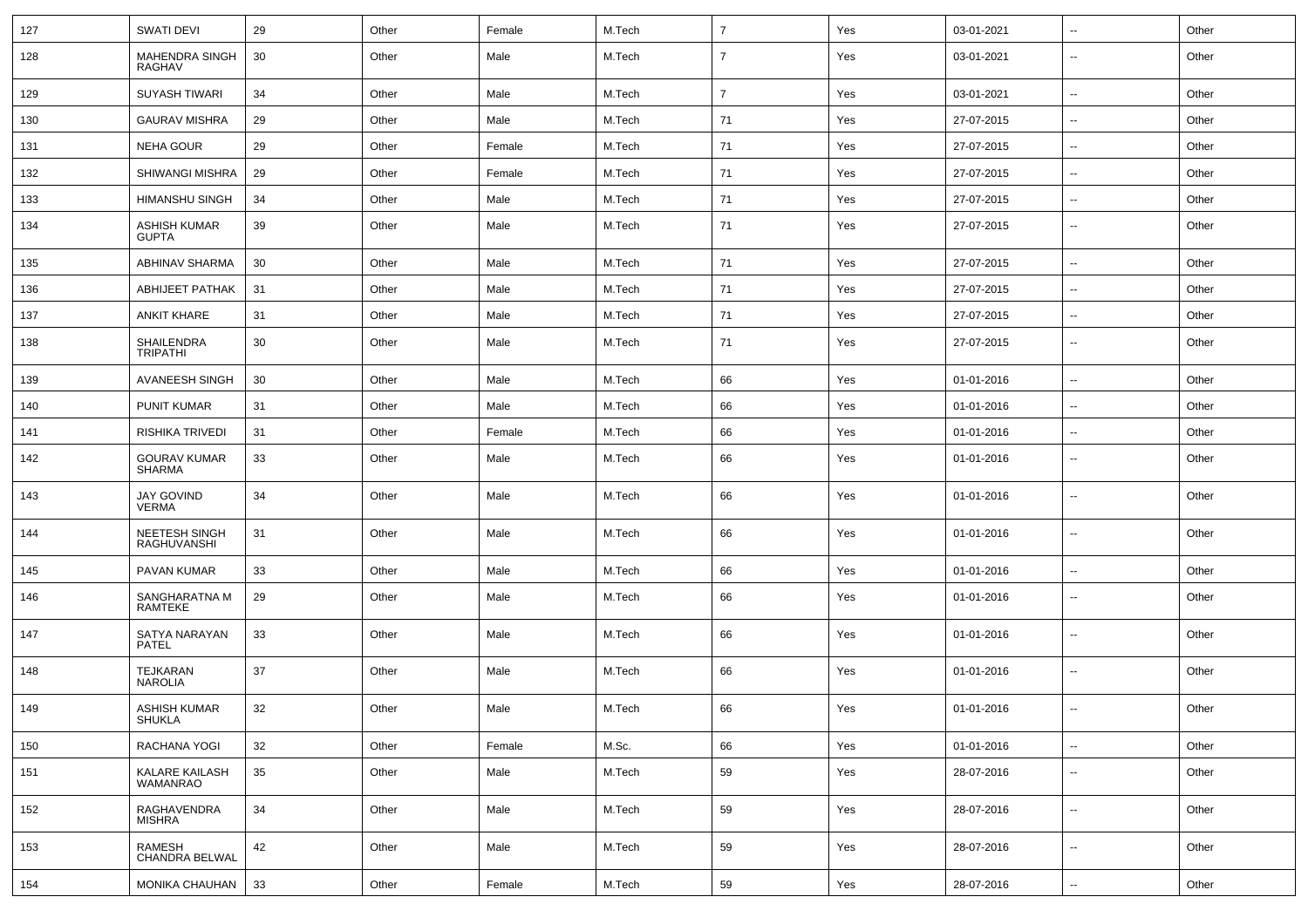| 155 | PRIYANK SHARMA                        | 36 | Other | Male   | M.Tech  | 59 | Yes | 28-07-2016 | $\sim$                   | Other |
|-----|---------------------------------------|----|-------|--------|---------|----|-----|------------|--------------------------|-------|
| 156 | CHITHRAJA RAJAN                       | 33 | Other | Female | M.Tech  | 59 | Yes | 28-07-2016 | $\sim$                   | Other |
| 157 | SUDEEP SHARMA                         | 34 | Other | Male   | M.Tech  | 59 | Yes | 28-07-2016 | $\mathbf{u}$             | Other |
| 158 | <b>ANKUR GUPTA</b>                    | 31 | Other | Male   | M.Tech  | 59 | Yes | 28-07-2016 | $\overline{\phantom{a}}$ | Other |
| 159 | RAJESH GUPTA                          | 39 | Other | Male   | M.Tech  | 59 | Yes | 28-07-2016 | $\mathbf{u}$             | Other |
| 160 | GYANENDRA<br>PRATAP SINGH             | 27 | Other | Male   | M.Sc.   | 59 | Yes | 28-07-2016 | $\mathbf{u}$             | Other |
| 161 | AMAR DEEP                             | 33 | Other | Male   | M.Sc.   | 54 | Yes | 02-01-2017 | $\sim$                   | Other |
| 162 | SAURABH SINGH<br>YADAV                | 28 | Other | Male   | M.Sc.   | 54 | Yes | 02-01-2017 | $\sim$                   | Other |
| 163 | <b>SAWAN RAI</b>                      | 27 | Other | Male   | M.Tech  | 47 | Yes | 29-07-2017 | $\sim$                   | Other |
| 164 | <b>BIKRAM SINGH</b><br><b>SOLANKI</b> | 32 | Other | Male   | M.E.    | 47 | Yes | 29-07-2017 | $\sim$                   | Other |
| 165 | CHHOTELAL<br><b>PRAJAPATI</b>         | 30 | Other | Male   | M.E.    | 47 | Yes | 29-07-2017 | $\sim$                   | Other |
| 166 | NEERAJ KUMAR<br><b>BHOI</b>           | 29 | Other | Male   | M.Tech  | 47 | Yes | 29-07-2017 | $\sim$                   | Other |
| 167 | PERUMALLA<br>SATEESH KUMAR            | 29 | Other | Male   | M.Tech  | 47 | Yes | 29-07-2017 | $\sim$                   | Other |
| 168 | ANUBHAV TIWARI                        | 39 | Other | Male   | M.Tech  | 47 | Yes | 29-07-2017 | $\sim$                   | Other |
| 169 | <b>KM RUCHI</b>                       | 29 | Other | Female | M.Tech  | 47 | Yes | 29-07-2017 | $\overline{\phantom{a}}$ | Other |
| 170 | PARUL SAINI                           | 26 | Other | Female | M.Sc.   | 47 | Yes | 29-07-2017 | $\overline{\phantom{a}}$ | Other |
| 171 | <b>RIYA</b>                           | 28 | Other | Female | M.Sc.   | 47 | Yes | 29-07-2017 | $\overline{\phantom{a}}$ | Other |
| 172 | <b>AMIT KUMAR</b><br><b>SINGH</b>     | 30 | Other | Male   | M.Sc.   | 47 | Yes | 29-07-2017 | $\overline{\phantom{a}}$ | Other |
| 173 | BHAGYASHREE<br><b>BEHERA</b>          | 28 | Other | Female | M.Sc.   | 47 | Yes | 29-07-2017 | $\overline{\phantom{a}}$ | Other |
| 174 | <b>GARGI</b><br><b>BHATTACHARYA</b>   | 32 | Other | Female | M. Phil | 47 | Yes | 29-07-2017 | $\overline{\phantom{a}}$ | Other |
| 175 | ASHUTOSH<br>TRIPATHI                  | 29 | Other | Male   | M.Tech  | 42 | Yes | 01-01-2018 | $\overline{\phantom{a}}$ | Other |
| 176 | <b>ANKIT DIXIT</b>                    | 33 | Other | Male   | M.Tech  | 42 | Yes | 01-01-2018 | $\overline{\phantom{a}}$ | Other |
| 177 | <b>INDRANIL MAL</b>                   | 30 | Other | Male   | M.Tech  | 42 | Yes | 01-01-2018 | $\sim$                   | Other |
| 178 | <b>RISHI SINHAL</b>                   | 35 | Other | Male   | M.E.    | 42 | Yes | 01-01-2018 | $\sim$                   | Other |
| 179 | HARBHAJAN<br>AHIRWAR                  | 40 | Other | Male   | M.Tech  | 42 | Yes | 01-01-2018 | $\sim$                   | Other |
| 180 | KUMAR MAHARSHI                        | 33 | Other | Male   | M.Tech  | 42 | Yes | 01-01-2018 | $\sim$                   | Other |
| 181 | PRIYABRATA DAS                        | 29 | Other | Male   | M.Sc.   | 42 | Yes | 01-01-2018 | $\sim$                   | Other |
| 182 | AMIT KUMAR KAR                        | 34 | Other | Male   | M.Tech  | 36 | Yes | 29-07-2018 | $\sim$                   | Other |
| 183 | NISHANT KHARE                         | 39 | Other | Male   | M.Tech  | 36 | Yes | 29-07-2018 | $\sim$                   | Other |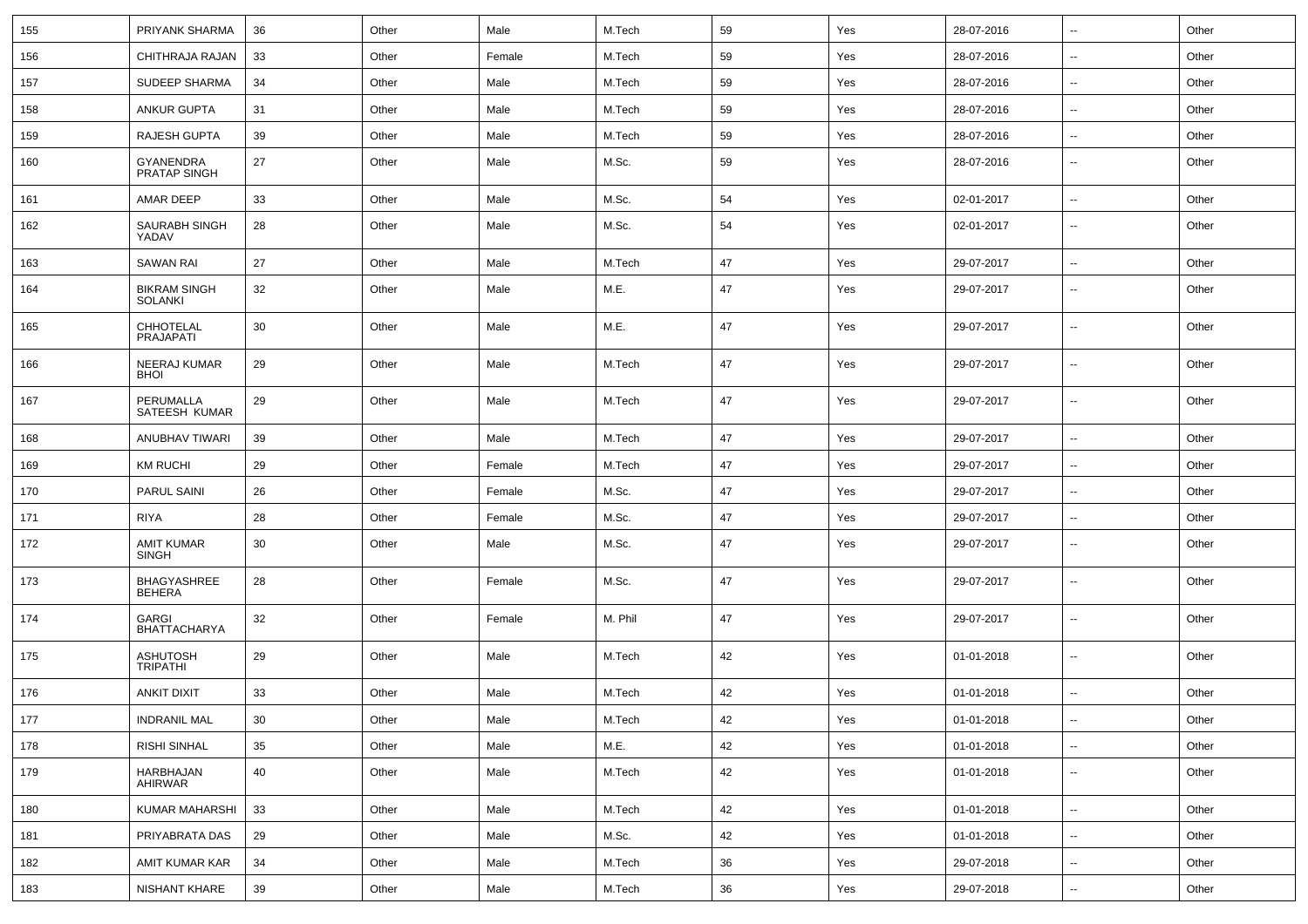| 184 | POORNIMA SINGH<br>THAKUR                | 27 | Other | Female | M.Tech           | 36 | Yes | 29-07-2018 | $\mathbf{u}$             | Other |
|-----|-----------------------------------------|----|-------|--------|------------------|----|-----|------------|--------------------------|-------|
| 185 | <b>SAMIR JAIN</b>                       | 34 | Other | Male   | M.Tech           | 36 | Yes | 29-07-2018 | $\mathbf{u}$             | Other |
| 186 | ABHISHEK<br><b>SHARMA</b>               | 28 | Other | Male   | M.Tech           | 36 | Yes | 29-07-2018 | $\sim$                   | Other |
| 187 | <b>DEEPAK SAHU</b>                      | 28 | Other | Male   | M.Tech           | 36 | Yes | 29-07-2018 | $\sim$                   | Other |
| 188 | <b>MANISH SINGH</b>                     | 32 | Other | Male   | M.Tech           | 36 | Yes | 29-07-2018 | $\overline{\phantom{a}}$ | Other |
| 189 | SAMEER YADAV                            | 29 | Other | Male   | M.Tech           | 36 | Yes | 29-07-2018 | $\overline{\phantom{a}}$ | Other |
| 190 | SHAILENDRA<br><b>SINGH</b>              | 41 | Other | Male   | M.E.             | 36 | Yes | 29-07-2018 | $\overline{\phantom{a}}$ | Other |
| 191 | <b>SIDDHARTH</b><br><b>BHALERAO</b>     | 36 | Other | Male   | M.Tech           | 36 | Yes | 29-07-2018 | $\overline{\phantom{a}}$ | Other |
| 192 | <b>VIPUL DIXIT</b>                      | 34 | Other | Male   | M.Tech           | 36 | Yes | 29-07-2018 | $\sim$                   | Other |
| 193 | ASHISH CHOUBEY                          | 44 | Other | Male   | M.E.             | 36 | Yes | 29-07-2018 | $\overline{\phantom{a}}$ | Other |
| 194 | <b>DHIRENDRA</b><br><b>PRAJAPATI</b>    | 30 | Other | Male   | M.Tech           | 36 | Yes | 29-07-2018 | $\overline{\phantom{a}}$ | Other |
| 195 | <b>JYOTI PANDEY</b>                     | 28 | Other | Female | M.Tech           | 36 | Yes | 29-07-2018 | $\mathbf{u}$             | Other |
| 196 | NAGARGOJE<br>ANIKET RAMNATH             | 28 | Other | Male   | M.Tech           | 36 | Yes | 29-07-2018 | $\sim$                   | Other |
| 197 | <b>ROOPENDRA</b><br><b>KUMAR PATHAK</b> | 33 | Other | Male   | M.Tech           | 36 | Yes | 29-07-2018 | $\sim$                   | Other |
| 198 | YOGENDRA<br>KUMAR DWIVEDI               | 33 | Other | Male   | M.Tech           | 36 | Yes | 29-07-2018 | $\sim$                   | Other |
| 199 | <b>GAURAV PATEL</b>                     | 29 | Other | Male   | Master of Design | 36 | Yes | 29-07-2018 | $\sim$                   | Other |
| 200 | PRERIT TANDON                           | 26 | Other | Male   | M.Sc.            | 36 | Yes | 29-07-2018 | $\sim$                   | Other |
| 201 | RAHUL SAHU                              | 27 | Other | Male   | M.Sc.            | 36 | Yes | 29-07-2018 | $\overline{\phantom{a}}$ | Other |
| 202 | <b>SHUBHANGI</b><br><b>CHATURVEDI</b>   | 30 | Other | Female | M.Tech           | 30 | Yes | 02-01-2019 | $\overline{\phantom{a}}$ | Other |
| 203 | ANIL RAJPUT                             | 27 | Other | Male   | M.Tech           | 30 | Yes | 02-01-2019 | $\overline{\phantom{a}}$ | Other |
| 204 | <b>BIPIN SINGH</b>                      | 27 | Other | Male   | M.Tech           | 30 | Yes | 02-01-2019 | $\overline{\phantom{a}}$ | Other |
| 205 | <b>MEHA AGRAWAL</b>                     | 35 | Other | Female | M.Tech           | 30 | Yes | 02-01-2019 | $\mathbf{u}$             | Other |
| 206 | <b>MRITUNJAY</b><br><b>DWIVEDI</b>      | 31 | Other | Male   | M.Tech           | 30 | Yes | 02-01-2019 | $\sim$                   | Other |
| 207 | PANKAJ SINGH<br><b>TOMAR</b>            | 41 | Other | Male   | M.Tech           | 30 | Yes | 02-01-2019 | $\overline{\phantom{a}}$ | Other |
| 208 | RAVI YADAV                              | 33 | Other | Male   | M.Tech           | 30 | Yes | 02-01-2019 | $\sim$                   | Other |
| 209 | SMITH KASHIRAM<br>KHARE                 | 31 | Other | Male   | M.Tech           | 30 | Yes | 02-01-2019 | $\overline{\phantom{a}}$ | Other |
| 210 | SUNEET KUMAR<br><b>AGNIHOTRI</b>        | 33 | Other | Male   | M.Tech           | 30 | Yes | 02-01-2019 | $\overline{\phantom{a}}$ | Other |
| 211 | VARUN<br>CHAUDHARY                      | 31 | Other | Male   | M.Tech           | 30 | Yes | 02-01-2019 | --                       | Other |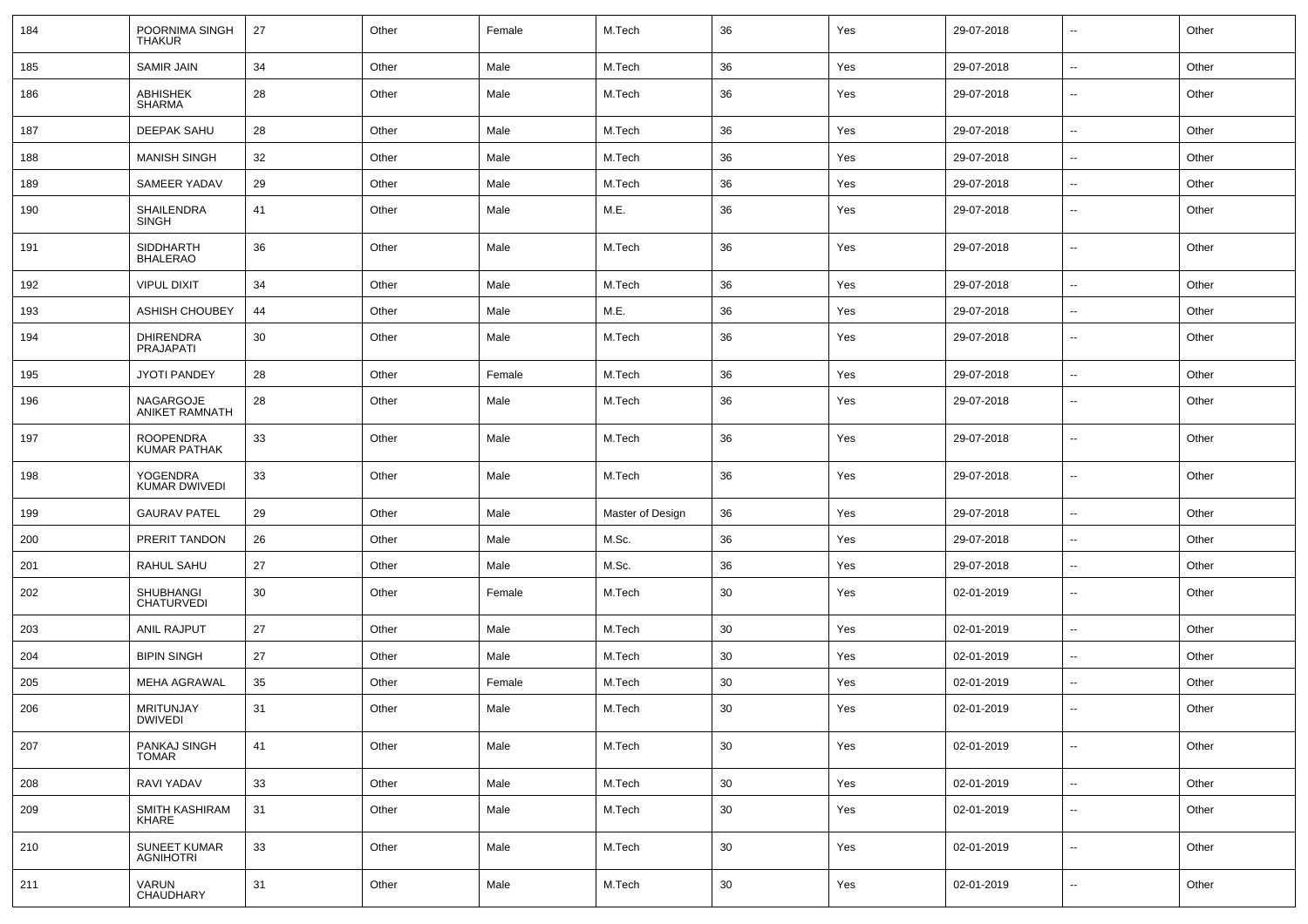| 212 | NIDHI DIXIT                                    | 30 | Other | Female | M.Tech | 30 | Yes | 02-01-2019 | $\sim$                   | Other |
|-----|------------------------------------------------|----|-------|--------|--------|----|-----|------------|--------------------------|-------|
| 213 | SHIVANKU<br><b>CHAUHAN</b>                     | 29 | Other | Male   | M.Tech | 30 | Yes | 02-01-2019 | --                       | Other |
| 214 | <b>DEEPAK KUMAR</b><br>PRASAD                  | 30 | Other | Male   | M.Tech | 30 | Yes | 02-01-2019 | $\overline{\phantom{a}}$ | Other |
| 215 | SHAHARE<br><b>HARSHAL</b><br>YADAORAO          | 26 | Other | Male   | M.Tech | 30 | Yes | 02-01-2019 | --                       | Other |
| 216 | <b>BHARAT KUMAR</b>                            | 27 | Other | Male   | M.Sc.  | 30 | Yes | 02-01-2019 | $\overline{\phantom{a}}$ | Other |
| 217 | <b>RAHUL</b>                                   | 27 | Other | Male   | M.Sc.  | 30 | Yes | 02-01-2019 | н.                       | Other |
| 218 | <b>SUBODH MISHRA</b>                           | 37 | Other | Male   | M.E.   | 24 | Yes | 29-07-2019 | ⊷.                       | Other |
| 219 | <b>SAMKIT JAIN</b>                             | 31 | Other | Male   | M.Tech | 24 | Yes | 29-07-2019 | --                       | Other |
| 220 | AYUSH AGRAWAL                                  | 30 | Other | Male   | M.Tech | 24 | Yes | 29-07-2019 | --                       | Other |
| 221 | <b>MADHURI</b><br><b>GOKHALE</b>               | 37 | Other | Female | M.E.   | 24 | Yes | 29-07-2019 | ⊷.                       | Other |
| 222 | <b>AMIT SHARMA</b>                             | 31 | Other | Male   | M.E.   | 24 | Yes | 29-07-2019 | Ξ.                       | Other |
| 223 | ANURODH KUMAR                                  | 38 | Other | Male   | M.Tech | 24 | Yes | 29-07-2019 | ⊷.                       | Other |
| 224 | <b>SUNIL RATHORE</b>                           | 31 | Other | Male   | M.Tech | 24 | Yes | 29-07-2019 | $\overline{\phantom{a}}$ | Other |
| 225 | VIBHUTI CHAUHAN                                | 24 | Other | Female | M.Tech | 24 | Yes | 29-07-2019 | ⊷.                       | Other |
| 226 | <b>KUMAR</b><br>PRABHAKAR                      | 36 | Other | Male   | M.Tech | 24 | Yes | 29-07-2019 | --                       | Other |
| 227 | K GNANESHWAR                                   | 26 | Other | Male   | M.Tech | 24 | Yes | 29-07-2019 | $\overline{\phantom{a}}$ | Other |
| 228 | RAJEEWA KUMAR<br>JAISAWAL                      | 28 | Other | Male   | M.Tech | 24 | Yes | 29-07-2019 | --                       | Other |
| 229 | D V PRASHANT                                   | 26 | Other | Male   | M.Tech | 24 | Yes | 29-07-2019 | --                       | Other |
| 230 | ANAND PRAKASH<br>MALL                          | 35 | Other | Male   | M.Tech | 24 | Yes | 29-07-2019 | $\overline{a}$           | Other |
| 231 | <b>ARPIT BAJPAI</b>                            | 31 | Other | Male   | M.Tech | 24 | Yes | 29-07-2019 | $\overline{\phantom{a}}$ | Other |
| 232 | <b>ASHISH KUMAR</b>                            | 28 | Other | Male   | M.Tech | 24 | Yes | 29-07-2019 | ⊷.                       | Other |
| 233 | BHANDARKAR<br><b>VIVEK VASANTA</b>             | 30 | Other | Male   | M.Tech | 24 | Yes | 29-07-2019 | --                       | Other |
| 234 | MITHILESH KUMAR<br><b>TIWARI</b>               | 29 | Other | Male   | M.E.   | 24 | Yes | 29-07-2019 | $\overline{\phantom{a}}$ | Other |
| 235 | <b>MOHAMMAD</b><br><b>AFTAB ALAM</b><br>ANSARI | 25 | Other | Male   | M.Tech | 24 | Yes | 29-07-2019 | $\overline{\phantom{a}}$ | Other |
| 236 | <b>SANTHOSH</b><br>KUMAR<br><b>KAMARAPU</b>    | 33 | Other | Male   | M.Tech | 24 | Yes | 29-07-2019 | $\overline{\phantom{a}}$ | Other |
| 237 | <b>VICKY SUBHASH</b><br><b>TELANG</b>          | 28 | Other | Male   | M.Tech | 24 | Yes | 29-07-2019 | н.                       | Other |
| 238 | SANDEEP BOSE                                   | 27 | Other | Male   | M.Tech | 24 | Yes | 29-07-2019 | $\sim$                   | Other |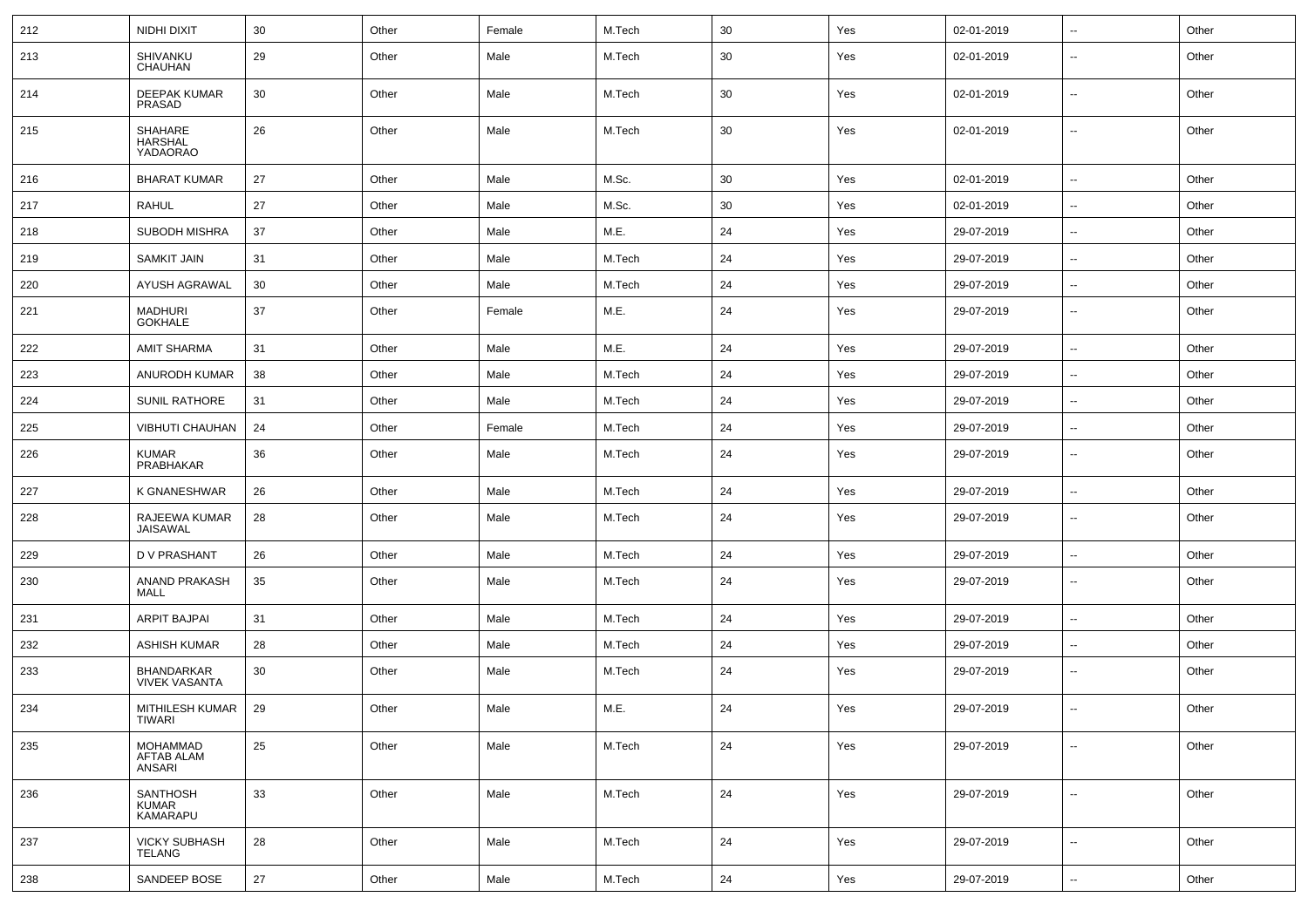| 239 | <b>GUNASEGARAN V</b>                 | 39 | Other | Male   | M.Tech           | 24  | Yes | 29-07-2019 | $\sim$                   | Other    |
|-----|--------------------------------------|----|-------|--------|------------------|-----|-----|------------|--------------------------|----------|
| 240 | ANIL ANSOLIYA                        | 27 | Other | Male   | M.Tech           | 24  | Yes | 29-07-2019 | --                       | Other    |
| 241 | ANKIT KUMAR<br><b>GUPTA</b>          | 29 | Other | Male   | M.Tech           | 24  | Yes | 29-07-2019 | --                       | Other    |
| 242 | <b>KIRTAN KUMAR</b><br>SAHU          | 25 | Other | Male   | M.Tech           | 24  | Yes | 29-07-2019 | $\overline{\phantom{a}}$ | Other    |
| 243 | <b>DEVI SINGH</b><br><b>RAWAT</b>    | 43 | Other | Male   | M.E.             | 24  | Yes | 29-07-2019 | ⊷.                       | Other    |
| 244 | GANGARAM<br><b>MANDALOI</b>          | 48 | Other | Male   | B.E              | 24  | Yes | 29-07-2019 | $\overline{\phantom{a}}$ | Other    |
| 245 | ANUGRAH<br><b>ENGRAS BARA</b>        | 29 | Other | Male   | Master of Design | 24  | Yes | 29-07-2019 | ⊷.                       | Other    |
| 246 | PAPPU SHARMA                         | 29 | Other | Male   | Master of Design | 24  | Yes | 29-07-2019 | $\overline{\phantom{a}}$ | Other    |
| 247 | S PAVANI                             | 28 | Other | Female | Master of Design | 24  | Yes | 29-07-2019 | $\overline{\phantom{a}}$ | Other    |
| 248 | <b>AVINASH SAHU</b>                  | 30 | Other | Male   | Master of Design | 24  | Yes | 29-07-2019 | --                       | Other    |
| 249 | PRIYANSHU SINGH<br>YADAV             | 26 | Other | Male   | M.Sc.            | 24  | Yes | 29-07-2019 | $\sim$                   | Other    |
| 250 | SHUBHAM KUMAR                        | 27 | Other | Male   | M.Sc.            | 24  | Yes | 29-07-2019 | $\sim$                   | Other    |
| 251 | <b>HARVINDRA</b><br>SINGH            | 29 | Other | Male   | M.Sc.            | 24  | Yes | 29-07-2019 | --                       | Other    |
| 252 | RAKHI                                | 26 | Other | Female | M.Sc.            | 24  | Yes | 29-07-2019 | Ξ.                       | Other    |
| 253 | SHUBHAM KUMAR                        | 25 | Other | Male   | M.Sc.            | 24  | Yes | 29-07-2019 | ⊷.                       | Other    |
| 254 | <b>SHANKEE VERMA</b>                 | 26 | Other | Female | M.Sc.            | 24  | Yes | 29-07-2019 | $\sim$                   | Other    |
| 255 | <b>KANCHAN CECIL</b>                 | 41 | Other | Female | B.E              | 81  | Yes | 27-07-2014 | --                       | Other    |
| 256 | <b>ARUN KUMAR</b>                    | 32 | Other | Male   | M.Tech           | 18  | Yes | 02-01-2020 | --                       | Other    |
| 257 | NIKUNJ GOYAL                         | 31 | Other | Male   | M.E.             | 18  | Yes | 02-01-2020 | $\overline{\phantom{a}}$ | Other    |
| 258 | PRAMOD KUMAR<br><b>GUPTA</b>         | 28 | Other | Male   | M.Tech           | 18  | Yes | 02-01-2020 | ⊷.                       | Other    |
| 259 | SACHCHIDANAND                        | 30 | Other | Male   | M.Tech           | 18  | Yes | 02-01-2020 | ⊷.                       | Other    |
| 260 | <b>ASHISH YADAV</b>                  | 29 | Other | Male   | M.Tech           | 18  | Yes | 02-01-2020 | $\overline{\phantom{a}}$ | Other    |
| 261 | <b>GAWALI SAGAR</b><br><b>KAILAS</b> | 26 | Other | Male   | M.Tech           | 18  | Yes | 02-01-2020 | --                       | Other    |
| 262 | RAHUL SONI                           | 31 | Other | Male   | M.Tech           | 18  | Yes | 02-01-2020 | $\sim$                   | Other    |
| 263 | SAURABH TIWARI                       | 30 | Other | Male   | M.E.             | 18  | Yes | 02-01-2020 | $\overline{\phantom{a}}$ | Other    |
| 264 | <b>VIKAS KUMAR SEN</b>               | 34 | Other | Male   | M.Tech           | 18  | Yes | 02-01-2020 | $\overline{\phantom{a}}$ | Other    |
| 265 | RASHMI<br><b>MAHESHWARI</b>          | 27 | Other | Female | M.Tech           | 18  | Yes | 02-01-2020 | $\sim$                   | Other    |
| 266 | <b>VIKAS RATHOUR</b>                 | 27 | Other | Male   | M.Sc.            | 18  | Yes | 02-01-2020 | н.                       | Other    |
| 267 | Sudhir Kumar                         | 53 | Other | Male   | Master of Design | 360 | Yes | 05-08-2017 | $\sim$                   | Visiting |